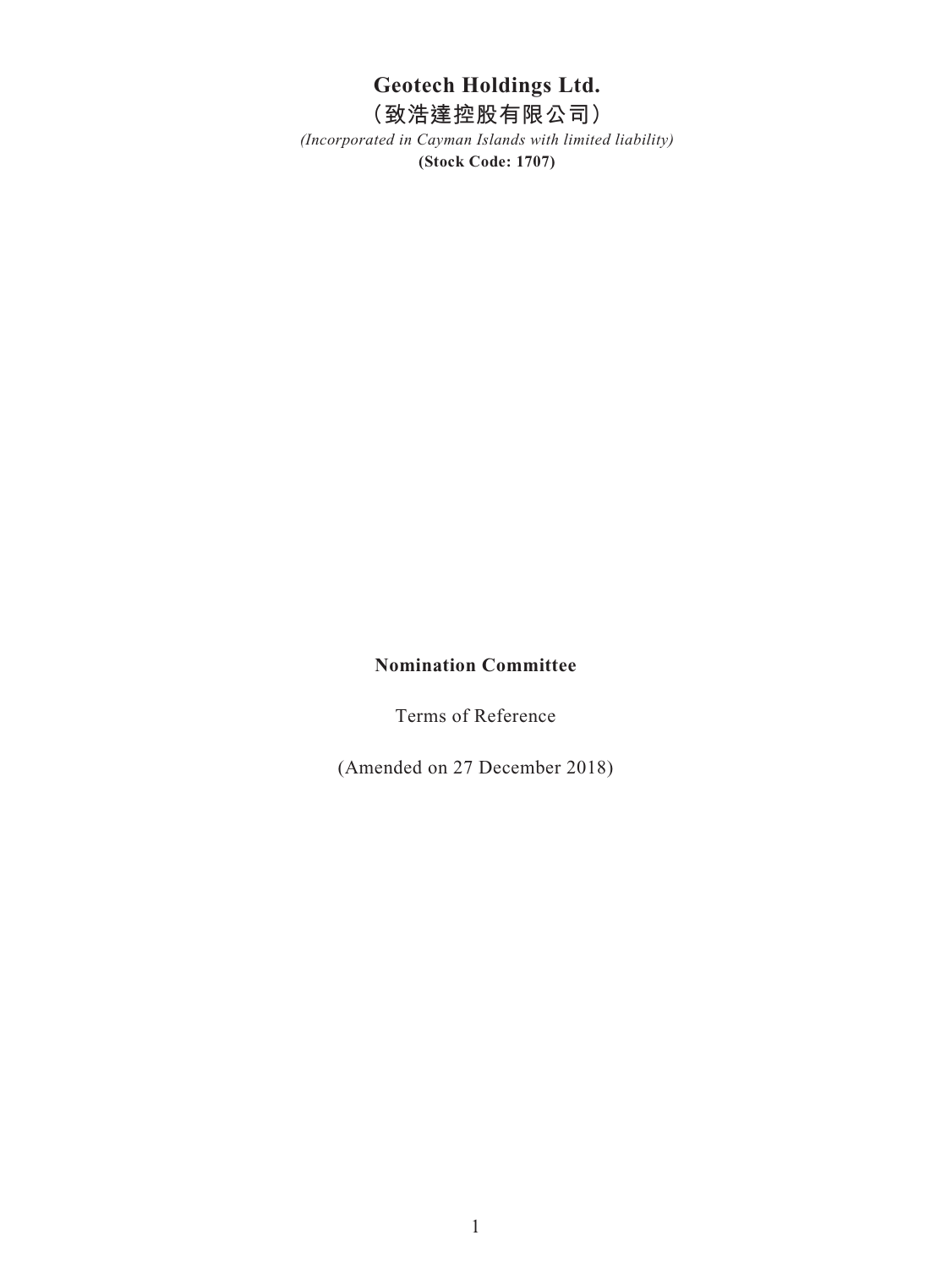#### **CONSTITUTION**

1. The Nomination Committee was established by resolutions of the board of directors of the Company (the "**Board**", and each director of the Board, a "**Director**") on 21 September 2017.

# **MEMBERSHIP**

- 2. The members of the Nomination Committee shall be appointed by the Board from amongst the Directors and shall consist of not less than three members, a majority of whom should be independent non-executive Directors. The quorum of a Nomination Committee meeting shall be any two members of the Nomination Committee one of whom must be an independent non-executive Director.
- 3. The Nomination Committee shall be chaired by the Chairman of the Board or an independent nonexecutive Director.
- 4. The term of office of a member of the Nomination Committee shall be determined by the Board.

# **FREQUENCY AND PROCEDURE OF MEETINGS**

- 5. Unless otherwise stated herein, the meetings of the Nomination Committee are governed by the provisions regulating the meetings and proceedings of Directors in the Company's articles of association.
- 6. Meetings shall be held not less than once a year. The chairman of the Nomination Committee shall convene a meeting upon request by any member of the Nomination Committee.
- 7. An agenda and any accompanying Committee papers should be sent in full to all members of the Nomination Committee in a timely manner and at least three days before the proposed date of a meeting of the Nomination Committee (or other agreed period).
- 8. The Company is obliged to supply the Nomination Committee with adequate information in a timely manner, in order to enable it to make informed decisions. The information supplied must be complete and reliable. Where a Director requires more information than information provided voluntarily by the senior management, the relevant Director should make additional necessary enquiries. The Board and each Director shall have separate and independent access to the senior management.
- 9. The Secretary of the Nomination Committee shall be the company secretary of the Company or his/ her appointed delegate.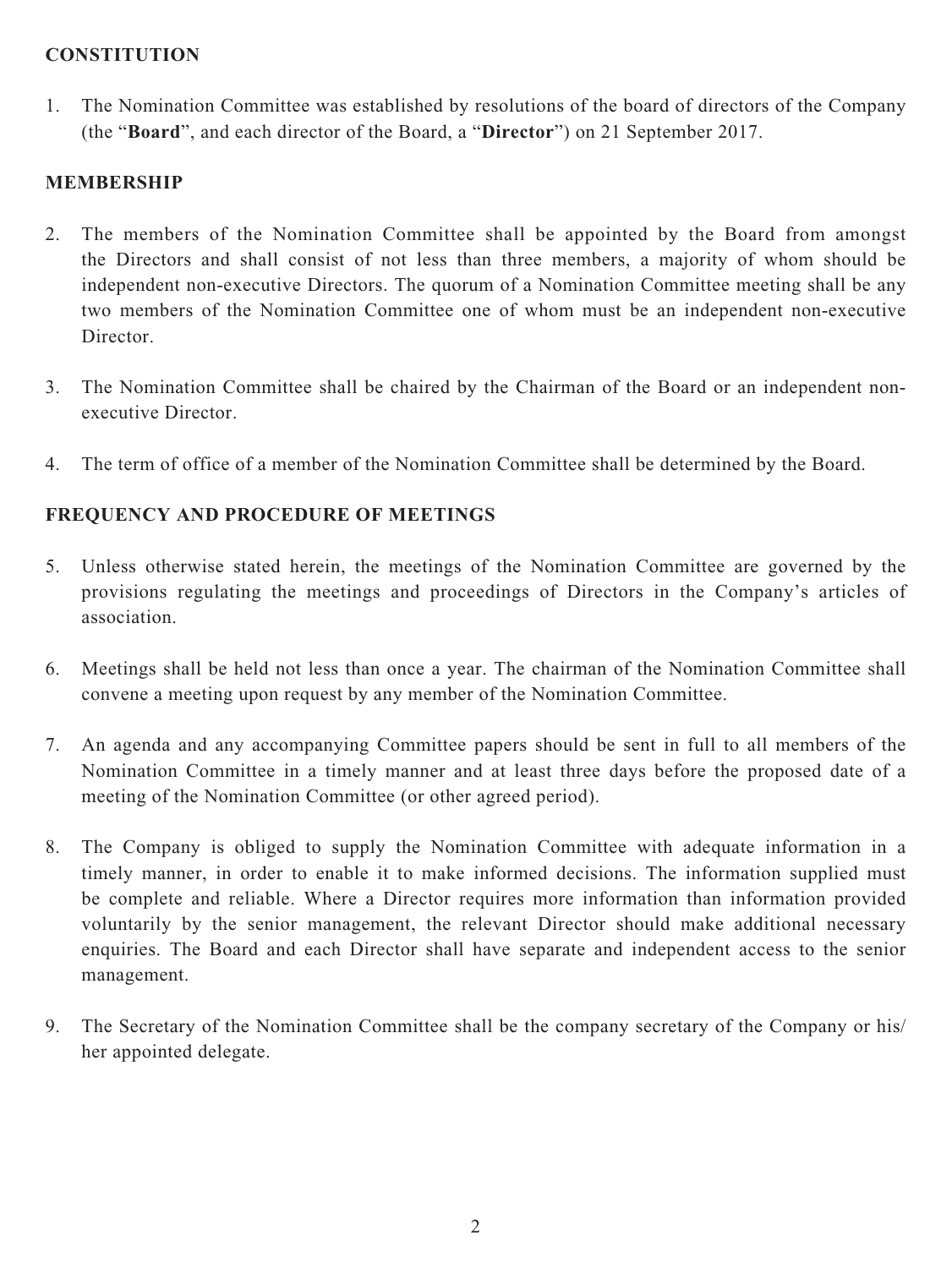#### **ANNUAL GENERAL MEETING**

- 10. The chairman of the Nomination Committee shall attend the annual general meeting and be prepared to respond to any shareholder's questions on the Nomination Committee's activities.
- 11. If the chairman of the Nomination Committee is unable to attend an annual general meeting of the Company, he shall arrange for another member of the Nomination Committee, or failing this, his duly appointed delegate, to attend in his place. Such person shall be prepared to respond to any shareholder's questions on the Nomination Committee's activities.

# **AUTHORITY**

- 12. The Nomination Committee is authorised by the Board to investigate any activity mentioned in these terms of reference. It is authorised to seek any information it requires from any employee and all employees are directed to co-operate with any request made by the Nomination Committee.
- 13. The Nomination Committee is authorised by the Board to obtain independent professional advice to perform its responsibilities, at the Company's expense. The Nomination Committee shall be exclusively responsible for establishing the selection criteria, selecting, appointing and setting the terms of reference for any external consultant who advises the Nomination Committee.

### **DUTIES**

- 14. The duties of the Nomination Committee shall include:
	- (a) reviewing the structure, size and composition (including but not limited to skills, knowledge, professional experience, qualifications, gender, age, cultural, educational background, independence and diversity of perspectives) of the Board at least annually or when necessary and making recommendations on any proposed changes to the Board to complement the Company's corporate strategy;
	- (b) reviewing the policy on the Board diversity (the "**Board Diversity Policy**") and the measurable objectives for implementing the Board Diversity Policy from time to time adopted by the Board, and reviewing and monitoring the progress on achieving the objectives set out in the Board Diversity Policy;
	- (c) developing and reviewing, as appropriate, the policy for the nomination of Directors (the "**Nomination Policy**") and disclosing the summary of the implemented Nomination Policy in the corporate governance report of the Company annually;
	- (d) making recommendations to the Board on the appointment or re-appointment of Directors and succession planning for Directors in particular the chairman of the Board and the managing director having due regards to the Board Diversity Policy and the Nomination Policy;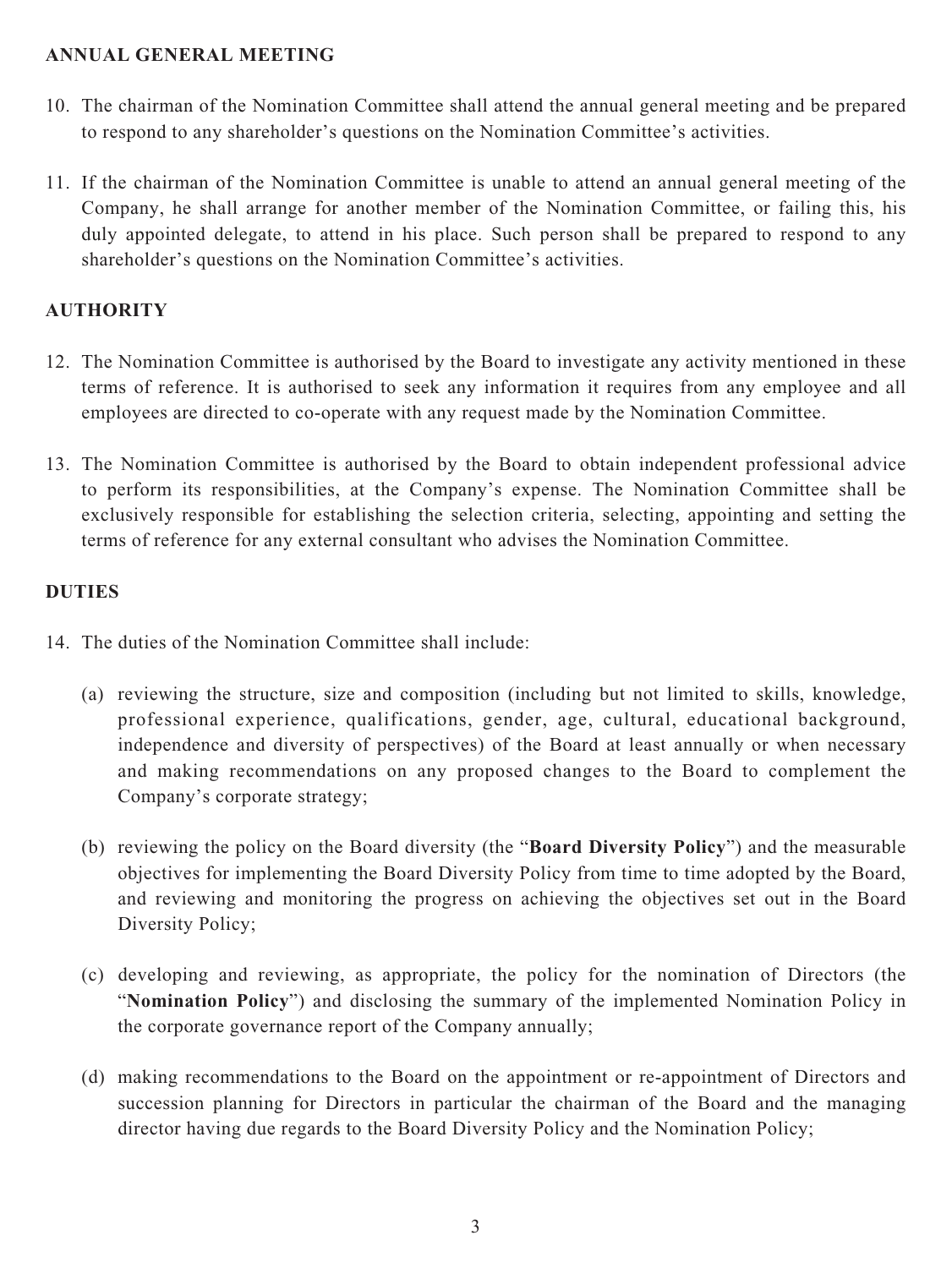- (e) identifying and nominating individuals suitably qualified to become Directors and nominating or making recommendations to the Board on the selection of individuals nominated for directorship having due regards to the Board Diversity Policy and the Nomination Policy; and
- (f) assessing the independence of independent non-executive Directors.
- 15. The Nomination Committee shall also make recommendations to the Board concerning:
	- (a) formulating plans for succession for both executive and non-executive Directors;
	- (b) the Board Diversity Policy and the measurable objectives for implementing such policy;
	- (c) membership of the Company's audit and remuneration committees, in consultation with the chairmen of those committees; and
	- (d) the re-appointment of any non-executive Director at the conclusion of their specified term of office having given due regard to their performance and ability to continue to contribute to the Board in the light of the knowledge, skills and experience required.

#### **REPORTING PROCEDURES**

- 16. Full minutes of the Nomination Committee's meetings should be kept by the secretary of the Nomination Committee and such minutes shall be available for inspection at any reasonable time on reasonable notice by any Director.
- 17. Minutes of meetings of the Nomination Committee shall record in sufficient detail the matters considered by the Nomination Committee and decisions reached, including any concerns raised by Directors or dissenting views expressed. Draft and final versions of minutes should be sent to all members of the Nomination Committee for their comment and records respectively, within a reasonable time after such meetings.
- 18. Without prejudice to the generality of the duties of the Nomination Committee set out above, the Nomination Committee shall report back to the Board and keep the Board fully informed of its decisions and recommendations, unless there are legal or regulatory restrictions on doing so.

# **PROVISION OF TERMS OF REFERENCE**

19. The Nomination Committee shall make available these terms of references on request and by inclusion onto the website of The Stock Exchange of Hong Kong Limited (the "**Stock Exchange**") and the Company's website, thereby explaining the role of the Nomination Committee and the authority delegated to it by the Board.